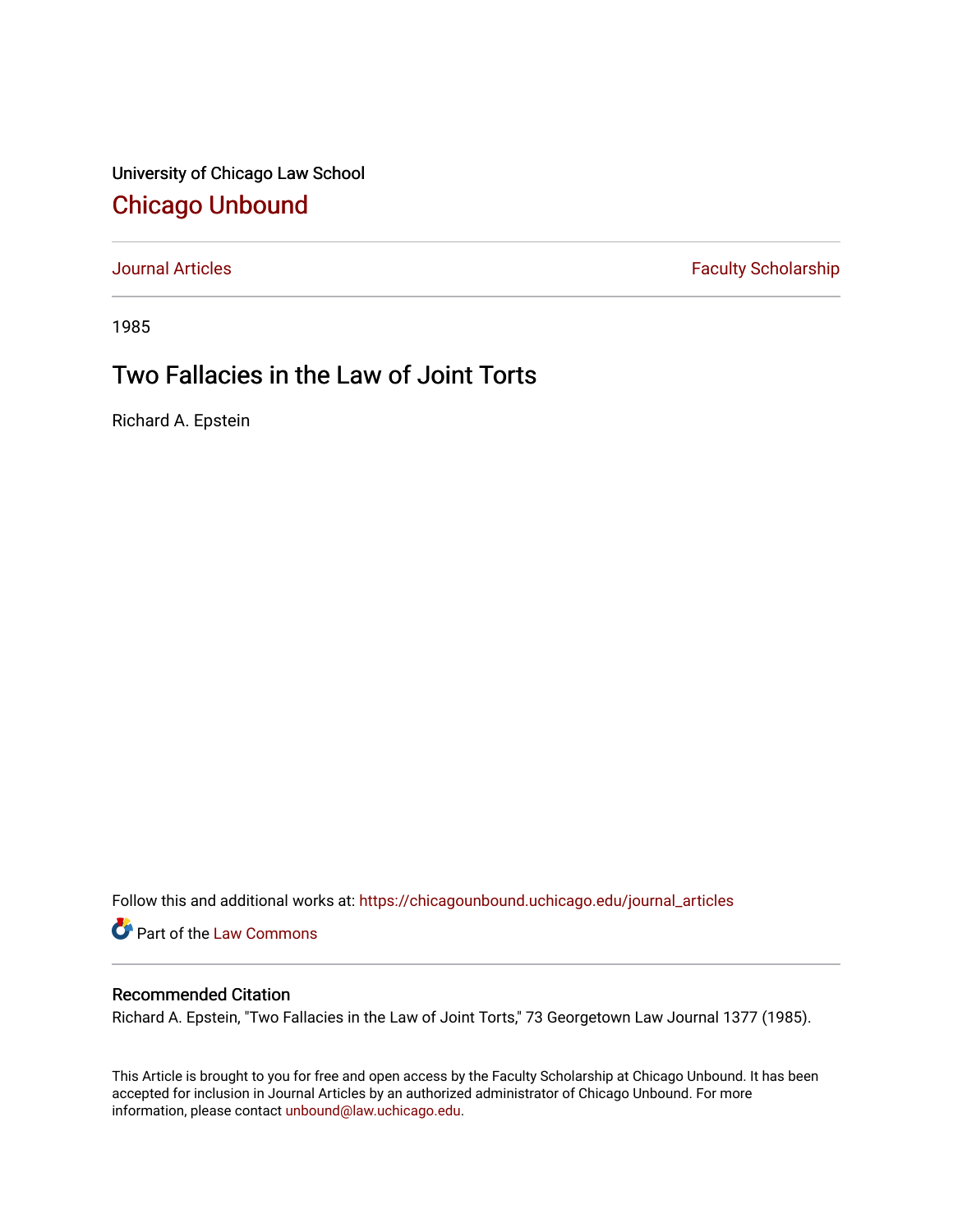## **Two Fallacies in the Law of Joint Torts**

RICHARD **A.** EPSTEIN\*

#### I. INTRODUCTION

For most of its common law history, the law of torts satisfied the Aristotelian unities. The events that gave rise to liability took place on a very small scale. There was unity of place, in that all the relevant actions tended to occur at a single location. There was unity of time, in that the gap between the defendant's wrong and the plaintiff's injury tended to be short. There was unity of persons, in that the number of actors involved in any case were few. In circumstances like these it was proper to subordinate problems of evidence and administration and to focus judicial attention on the doctrinal rules that best adjusted the equities between the parties.

To take but one example, in *Palsgraf v. Long Island Railroad'* a plaintiff was injured when (or so it was said) a train conductor pushed a passenger onto the train; the passenger dropped the package of explosives on the ground, which went off and injured a woman standing some distance away when a set of scales fell on her. The case involved a freak set of events; indeed the facts as stated seem to violate the laws of physics.<sup>2</sup> It is appropriate, especially in first year torts classes, to lavish attention on the doctrinal subtleties of "the foreseeable plaintiff" and "negligence in the air." It may even be possible to come out with the right result. But in an institutional sense the case does not matter. It is a sport: its freakish facts ensure that it will not be repeated, and no matter how general its language, the case will have (as has in fact been the case) no precedential importance. Literary impulses can dominate a case whose story line reads like a bad novel. The administrative problems are simply not insistent and were rightly subordinated.

Yet the emergence of mass torts in the last generation raises a very different set of questions, which demand a very different set of answers.<sup>3</sup> Now the old unities are no longer preserved. The actions that engender liability may have occurred years before the claim is brought. The place of injury may be far removed from the place of the wrong. The number of parties to the suit may be very large. The same basic questions of principle may recur countless times, and administrative and error costs play an ever larger role in the course of litigation. In dealing with such complex cases, the object of the system is not perfect justice, but damage control. The right intellectual orientation is not to set the aspirations of the system too high. Trying to get the right result in all cases is noble, but it is also unattainable. It is another manifestation of the Nirvana fallacy, by

<sup>\*</sup> James Hall Parker Professor of Law, University of Chicago. **I** would like to thank Terrence Burke for his helpful research assistance.

<sup>1. 248</sup> N.Y. 339, 162 N.E. 99 (1928).

<sup>2.</sup> How, for example, could Mrs. Palsgraf have been the only person on a crowded platform injured by the explosion, had there been an explosion? For a detailed account of the factual oddities of the case, which can account for both its interest and limited practical effects, see Prosser, Palsgraf *Revisited, 52* MICH. L. REv. 1 (1953); J. NOONAN, JR., **PERSONS AND** MASKS **OF THE** LAW 111-51 (1976).

*<sup>3.</sup> See generally* Symposium, *Catastrophic Personal Injuries,* 13 J. **LEGAL STUD.** 417-622 (1984).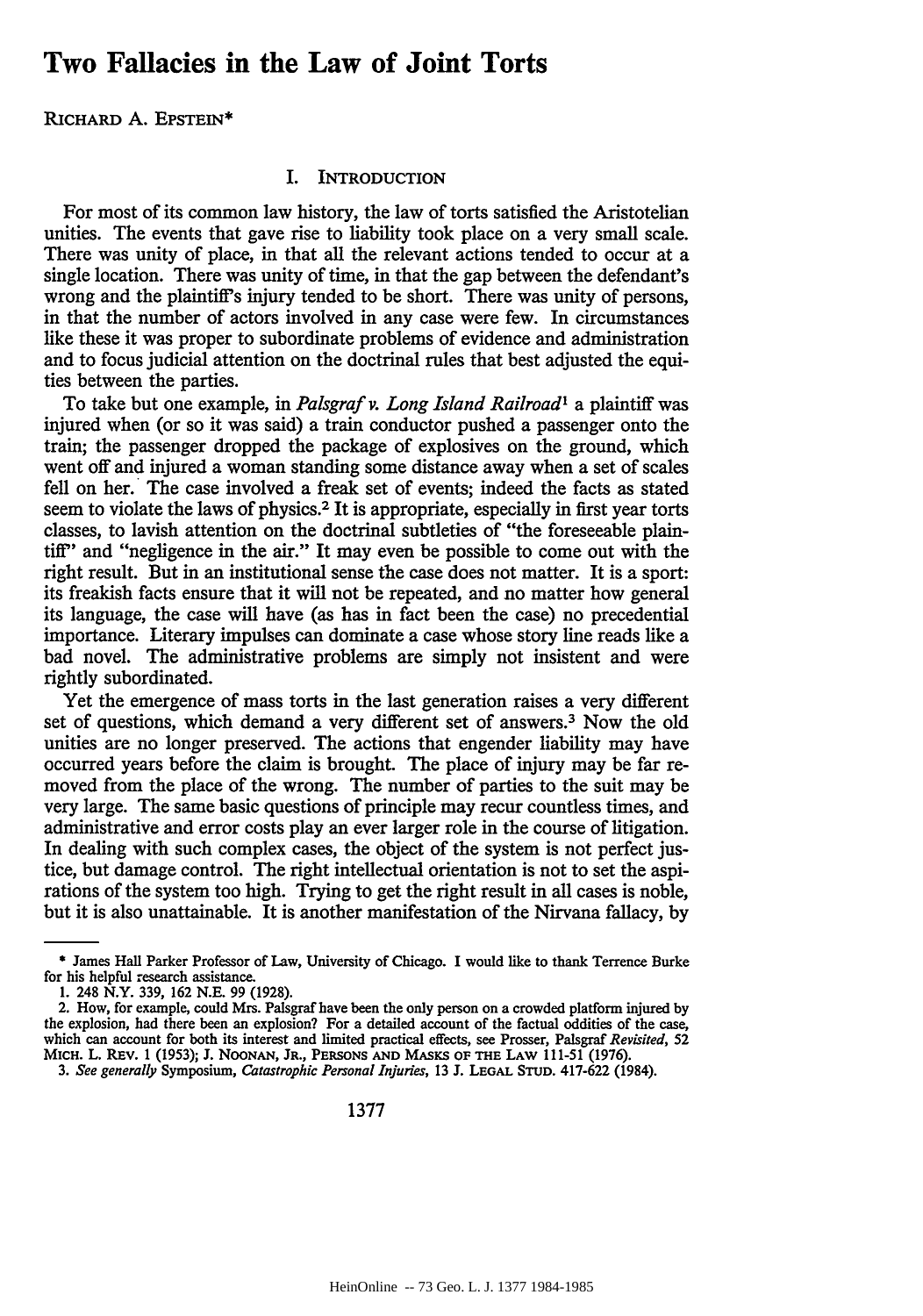which the defects in one proposed set of institutions are compared to an unrealizable ideal instead of to their feasible alternatives. 4 The hard question is what measures allow the legal system to operate with tolerable accuracy in the face of the high administrative costs and the great evidentiary uncertainty that dominate all complex litigation. Within these powerful constraints, it is necessary to marry the demand for administrative simplicity with the need to create the right set of incentives upon all actors for controlling harm. Sometimes complex rules are necessary to create the proper incentives. Yet the conflict can be overstated, for it is often possible both to have our cake and eat it too: simple rules can have superior incentive effects.

This last point is of special importance in the law of joint tortfeasors. There, problems of administration and incentives are both acute. The increase in the number of parties will generate its share of litigation complexities. It is, however, precisely in this context that relatively simple rules have their greatest attraction. Nonetheless, it is here that legislatures and courts have moved in the opposite direction. The modern law extrapolates from small number to large number situations in a mechanical way that is largely insensitive to the problems of scale, and which neglects the importance of transaction costs. The traditional common law rules of joint and several liability may have been appropriate when there were two defendants, but they do not work well in today's mass tort litigation. In order to illustrate the problem, I look at two important doctrinal areas, one judicial and one legislative: the market share liability rule first announced in connection with the DES litigation, but arguably applicable elsewhere, and the doctrine of joint and several liability as it is now applied under Superfund.<sup>5</sup> Both represent fallacies in the law of torts.

### **II.** DES **AND** MARKET SHARE LIABILITY

The first fallacy of the law of joint torts is illustrated **by** the market share rule first announced in the **DES** litigation, notably in *Sindell v. Abbott Laboratories.6* As is now well known, the market share rule states that where an injured party cannot identify which manufacturer has provided the particular product that has caused the harm, the individual may sue the entire group of suppliers, and place on each of them the burden of showing that its product did not cause the loss. The rule presupposes that all the other elements of a product liability action are satisfied-mainly that the product is defective and caused harm. Its application also presupposes that the shares of the various firms in the relevant market can be identified at reasonable cost. As stated in *Sindell,* the rule may impose upon a "substantial" fraction of the firms in the market the costs of all product-related

*<sup>4.</sup> See* Demsetz, *Information and Efficiency: Another Viewpoint,* 12 **J.** L. & **ECON. 1 (1969).**

**<sup>5.</sup>** "Superfund" is the popular name for the Hazardous Response Trust Fund, 42 **U.S.C.** § **9631 (1982).** The Fund was created **by** the Comprehensive Environmental Response, Compensation, and Liability Act of **1980,** 42 **U.S.C.** §§ **9601-9657 (1982).**

**<sup>6. 26</sup>** Cal. **3d 588, 607 P.2d** 924, **163** Cal. Rptr. **132,** *cerL denied,* 449 **U.S. 912 (1980). (I** should note that **I** worked on the petition for certiorari in *Sindell* and wrote an amicus curiae brief in opposition to the market share rule in Abel v. Eli Lilly & Co., 418 Mich. 311, 343 N.W.2d 164, *cert. denied,* 105 **S.** Ct. 123 (1984)). There is a vast literature on the market share question. *See, e.g.,* Robinson, *Multiple Causation in Tort Law: Reflections on the DES Cases,* 68 VA. L. REV. 713 (1982); Rosenberg, *The Causal Connection on Mass Exposure Cases: A "Public Law" Vision of the Tort System,* 97 HARV. L. REV. 851, 867-68 (1984).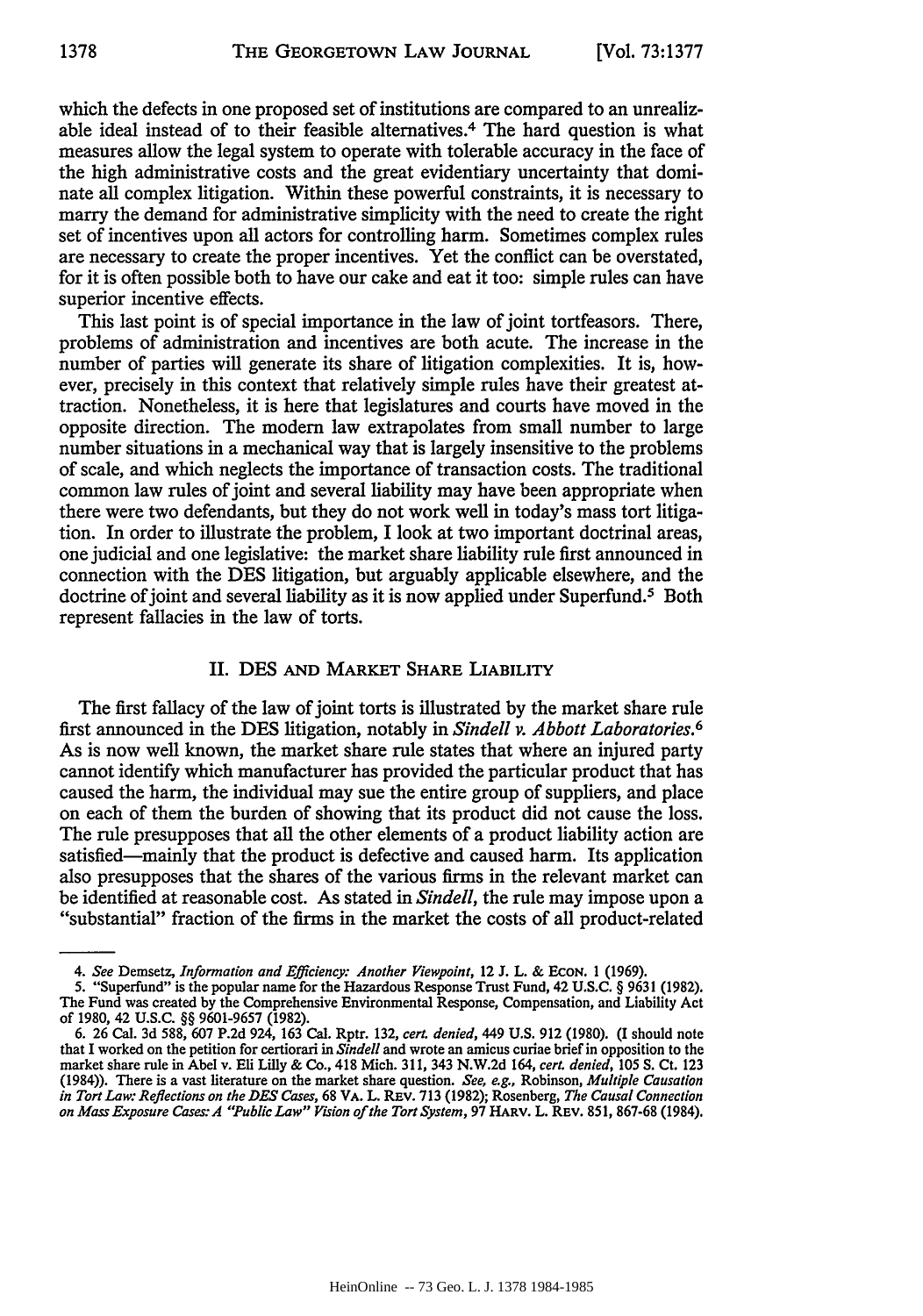losses. While I think that rule is generally unworkable, even in this simple form, for these purposes I shall assume that all the firms in the market can be joined as defendants and that their market shares can be measured with some tolerable degree of accuracy.

Within these ground rules, the single criticism of the rule that I want to make here relates to the way in which the general evidence of market shares should be integrated with specific proof that any given defendant did or did not supply the defective product. In analyzing this question, I take it that the aim of the law should be to minimize the sum of the costs from two quarters: (1) the administrative costs of the rule, and (2) the error costs of the rule, that is the costs of holding someone liable for harms not done, or not holding someone liable for harms he did do, within the substantive constraints imposed by general product liability law. In order to understand how these two types of cost interact, it is useful to note how the market share rule evolved.

The market share rule in *Sindell* is best understood as a generalization of the earlier "alternative liability" rule first adopted by the California Supreme Court in its 1948 decision, *Summers v. Tice.7* In *Summers,* the plaintiff suffered an eye injury attributable to a pellet fired by one of two defendants. The case presented a novel puzzle under the traditional burdens of proof, which ordinarily allow the plaintiff recovery only if the probability that any given defendant is responsible exceeds fifty percent. Under the traditional rule, each defendant could take advantage of the equipoise rule, even though it was (by undisputed evidence) certain that one of the two defendants was responsible. Rather than provide the innocent plaintiff no recovery at all, the *Summers* court held the two defendants jointly and severally responsible, treating this situation exactly as though the defendants were joint tortfeasors. The decision makes the plaintiff *better off* because of the uncertainty as to the source of injury. While there can be only one satisfaction, each defendant can be held for the full amount. In sharp contrast, if any causal identification is made (even by just fifty-one percent of the evidence), then recovery is available against one defendant or the other, but not against both. The alternative liability rule thus provides the plaintiff a guarantor of the underlying obligation, in order to ensure that he is not left uncompensated.

An attractive feature of the *Summers* rule is that it reduces the error costs associated with factual uncertainty. Under the traditional rule, the sum of the errors for the three parties is equal to twice the damages, D, or 2D. To explain, the plaintiff who should recover in full gets nothing, for an error of D. One defendant pays **0** when he should pay **0,** for an error of **0,** while the second defendant pays O when he should pay D, an error of D. The sum of  $D + O +$  $D = 2D$ . By hypothesis, one of the two defendants is necessarily innocent, so that no payment from that defendant must be an accurate measure of its responsibility; with the other two errors set at the maximum, D, there can be no further increase in the aggregate error rate.

With *Summers,* that error level is reduced from 2D to D. As the plaintiff rightly recovers, the first error term is reduced to zero; the second error term is increased to 1/2D, since the second defendant now pays 1/2D when he should

<sup>7. 33</sup> Cal. 2d 80, 199 P.2d 1 (1948). The result in Summers has been adopted by RESTATEMENT **(SECOND)** OF TORTS § 433B(3) (1965).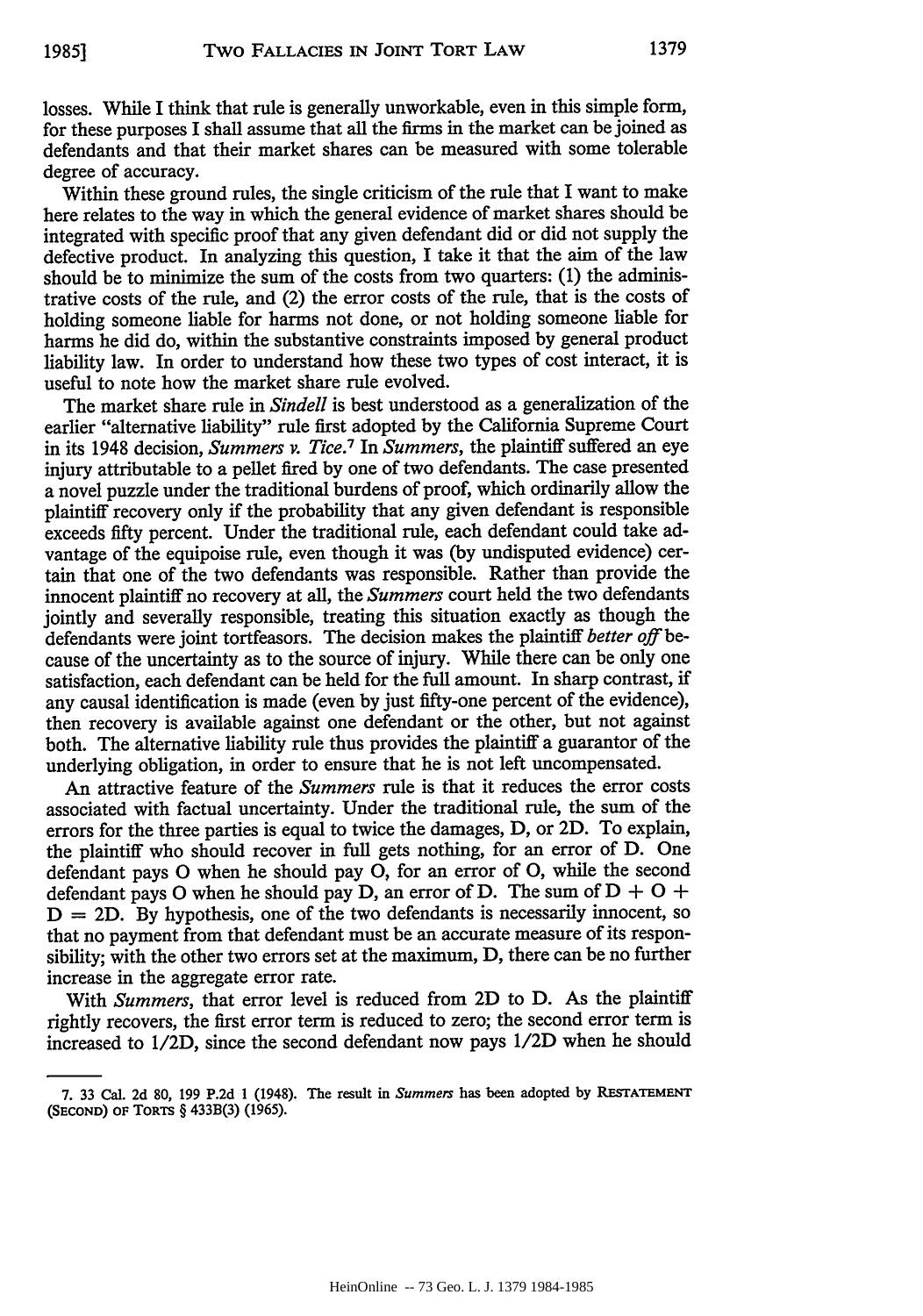not pay at all. However, that increase in error is offset as the second defendant now also pays 1/2D so that the second error term is reduced by 1/2D. The sum of the errors is now:  $Q + 1/2D + 1/2D = D$ .

The alternative liability rule is a precursor of the market share rule, then, for the simple reason that both rules are efforts to reduce the uncertainties attributable to lack of evidence on the question of causation. Yet the market share rule differs from the alternative liability rule in three significant respects. First, in practice the market share rule arises with a large number of plaintiffs, instead of a single one. Second, there are multiple defendants, so that the "fifty-fifty" issue and the preponderance of evidence question both drop out of the case. Third, the all-or-nothing feature of *Summers* is absent: the likelihood that any given defendant has caused harm is equal to its fraction of the market. Thus, while the alternative liability rule makes it clear that both defendants receive the wrong treatment, such is not the case with market shares. In principle we know that all the harm was not caused by only one of the parties, so that the interior solution (pay your expected costs) now matches up pretty closely with the actual number of cases in which harm is caused.

Under these three conditions, the market share rule is, if anything, more appealing than the alternative liability rule as a means to control legal error. While the alternative liability rule tends to reduce expected error (from 2D to D) *ex ante,* the market share rule gives a good expected value both *ex ante* and *ex post.* Indeed, if the distribution of harm obeyed statistical laws exactly, then the market share rule could claim a zero error rate, since each plaintiff would recover only his losses while each defendant pays only for the losses he causes. The size of the error therefore is limited by the laws of chance and becomes ever smaller as the size of the sample becomes larger.

In addition, the expected costs of error do not vary much from defendant to defendant, because individual injuries do not depend on product purity or quality. In contrast to the Agent Orange litigation, they are (as best one can tell) randomly distributed across producers. There is every reason therefore to expect a strong convergence between the amount that firms will be held liable for under the market share rule and the amount of damage that their products have caused. In one sense the market share rule works better here than alternative liability does in *Summers,* for the total amount paid by each defendant under a proportionate share rule tallies very well with the amounts that each would pay if perfect identification had been possible. Where all possible defendants are present in the case, the plaintiffs also receive recoveries that tally well with those payable when identification is made. Even when some defendants are absent, the reduction in recovery by each plaintiff only reflects the possibility that he was hurt by a product supplied by an absent defendant. Yet even here, given risk aversion, the pooling of risk across all plaintiffs may be better than the all-ornothing recoveries that result when product identification is possible. This ironically suggests that market share pooling may be desirable when some suppliers are absent, *even where* identification is possible. Under these circumstances, the inability to match each defendant with the plaintiff whose injuries it caused is therefore quite beside the point. The distribution of benefits and burdens for all parties can be made as well without such identification as with it.

On these assumptions, it is possible to identify two critical errors in the stan-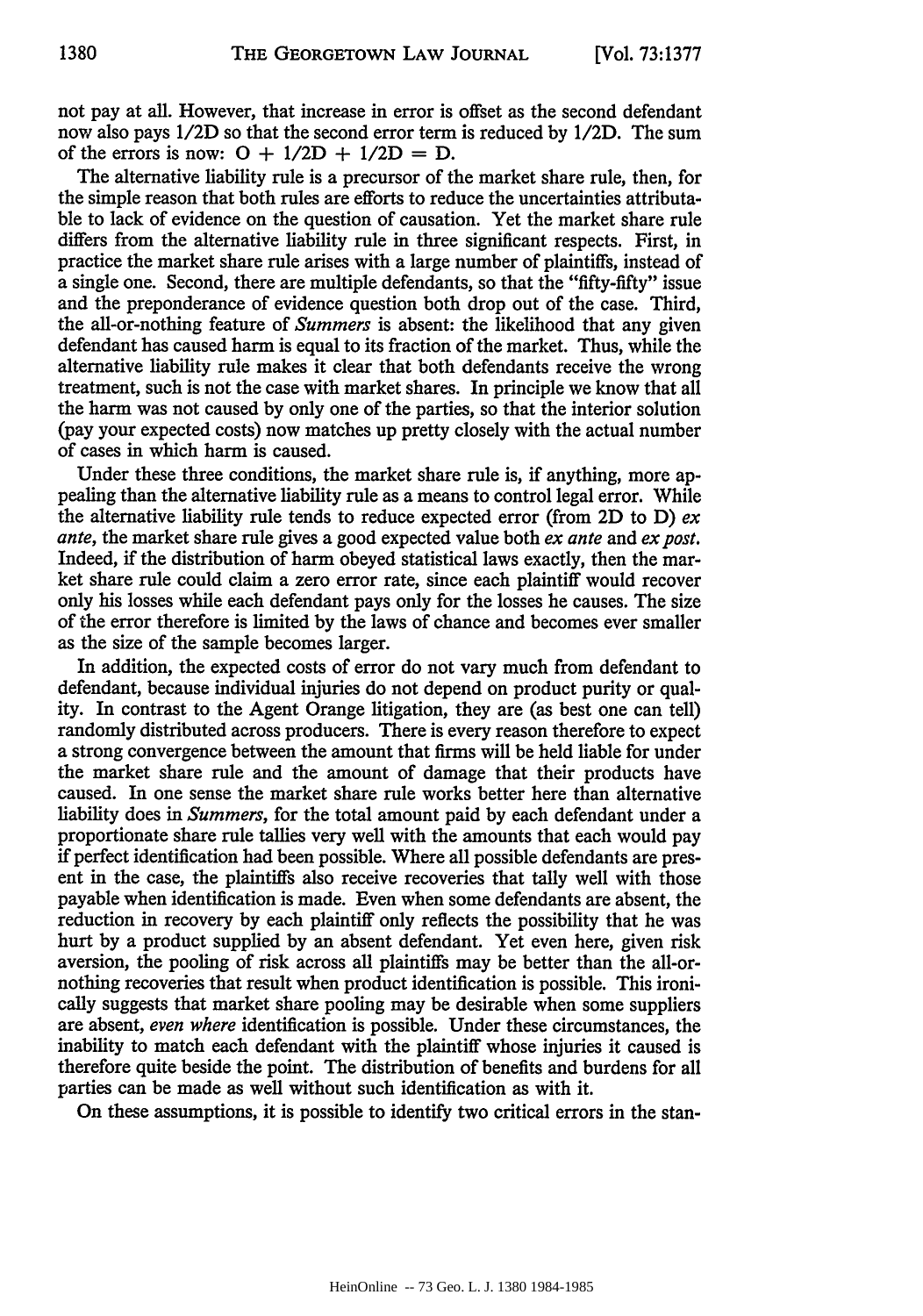dard formulation of the market share rule. First, the insistence on joint and several liability for the entire loss reproduces on a grand scale the error in *Summers:* ignorance on the identification issue is again improperly used to make each defendant the guarantor of every other defendant's independent obligations. That bias to overcompensation should be avoided by adopting a rule of proportionate share liability that holds each defendant responsible for the harms caused by his products and none other.8 Where some defendants are insolvent, no plaintiff goes without recovery because the defendant's pool remains intact, but each plaintiff's draw from the pool should rightly be diminished to ensure that the amounts paid by defendants and collected by plaintiffs are not biased by the inability to make proper identification in individual cases. Any other rule requires each defendant to pay for greater levels of harm than it caused, while plaintiffs obtain an extra recovery equal to the obligation of absent or insolvent defendants. Joint and several liability thus gratuitously introduces systematic error into the process, which the proportionate share rule avoids.

Second, and perhaps more instructive, is the proper treatment of the exculpation evidence offered by individual defendants. In *Summers,* the question of alternative liability arose only after exhaustive testimonial evidence failed to establish which defendant had fired the offending pellet. Ideally, one would have had a rule that could have made the fifty-fifty split without incurring the costs of investigation into which defendant fired the shot. To be sure, in *Summers* the search could be justified on the ground that it promised to reduce the level of legal error, for most investigations of this sort will produce evidence to break the tie between codefendants, thereby allowing liability to be imposed on one defendant or another under the usual (error-minimizing) rules. The costs of trial therefore are justified by the reduction in error rates that they secure.<sup>9</sup> This common sense observation explains, for example, why no analogue to the market share rule has ever been proposed for ordinary traffic accidents. There is no reason to join every automobile owner in the state for an infinitesimal share of the loss, when a little spadework can establish the proper defendant with great certainty.

The analysis of error rates assumes a very different form in the market share situation with multiple defendants. Here the prospects of correct identification on a case-by-case basis are slim indeed, given the passage of time and the inadvertent destruction of all documentary evidence. Now the individual inquiry is simply not worth making, because it cannot improve on the distribution of payouts and recoveries generated by the straight market share rule. Allowing individual firms to introduce exculpation evidence in some individual cases thus brings about the worst of all possible worlds. The administrative costs of a mar-

**<sup>8.</sup>** For my defense of this position, see **R. EPSTEIN, MODERN PRODUCTS LIABILITY LAW** 153-60 (1980).

*<sup>9.</sup> See Kaye, The Limits of the Preponderance of the Evidence Standard: Justifiably Naked Statistical Evidence and Multiple Causation,* 1982 AM. B. FOUND. RESEARCH J. 487, 496-500, for a formal demonstration that the ordinary preponderance of error rule minimizes error costs, as opposed to a rule that allows the plaintiff to recover an amount equal to the damages caused multiplied by the probability that the defendant was responsible for the harm. The two rules yield the same result only in three cases: where the probabilities are zero, one, and one-half. At zero and one, the error rate is zero under all rules, because we have the case of certainty. Only the last case (where the probability is one-half) causes any difficulty because it alone does not provide any clear direction for the disposition of the case. Here, moreover, the error rate reaches its maximum under all rules. Denying recovery in this context has the desirable feature of minimizing administrative costs.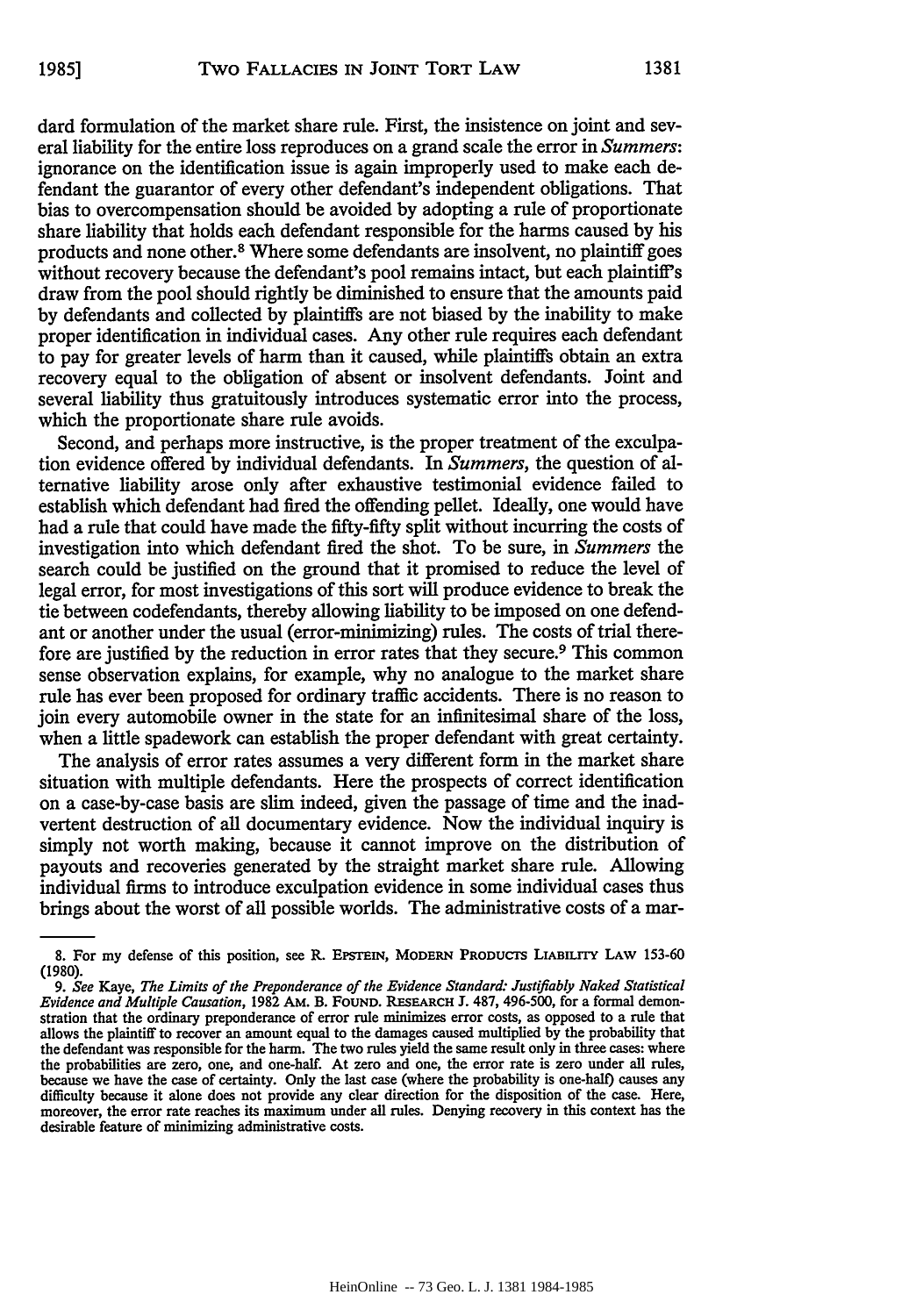ket share rule with exculpation are greater than the costs of the same rule without exculpation. Similarly, the error rate will be higher when exculpation is allowed than with the pure market share rule. The additional error costs are both a source of injustice in the individual case of allocative inefficiency and for the system as a whole. On every count therefore the pure market share rule is superior to the hybrid version, which seems desirable only if case-by-case adjudication is mistakenly regarded as the bedrock norm of a system of individual justice. The proper approach is to *begin and end* with evidence of market shares. No exculpation evidence should be admitted, no matter how probative it appears in the individual case. **10**

Use of exculpation evidence cannot be disciplined. Once particular identification evidence is introduced in any given case, it will be necessary to combine it with the evidence from background probabilities. It will also be necessary to readjust the shares for the other members of the pool to take into account the individual cases that have been removed from it on a nonrandom basis, usually on the strength of imperfect testimonial and record evidence. In large number situations, the market share procedure with proportionate shares gives rise to *perfectly offsetting* errors, without any administrative costs spent on exculpation. 11 The defendant with ten percent of the market pays for ten percent of the loss on the ninety percent of the cases for which it is not responsible, but it escapes ninety percent of the loss on the ten percent of the cases for which it is responsible. The upshot is that the per se rule is both cheaper and more reliable than case by case determinations of product supplier, where the errors are independent and costly, but need not be offsetting. The legal rule that clings to market shares may be inferior to one that abandons the entire *Sindell* enterprise, given its high administrative costs. But if a court regards these costs as acceptable, then the pure market share rule is superior to the common judicial hybrid, which yields the worst of both worlds by combining market share rules with individual exculpation evidence. The two systems simply do not mix. Once the system starts with using pooled data, it should stick with that data, and not shift gears in midcourse. Where the identification evidence is thought to be generally reliable (as with automobile accidents), market share evidence should be systematically excluded.

#### III. **JOINT AND** SEVERAL LIABILITY: **SUPERFUND**

The rules for apportioning loss in the **DES** cases are directed to cases in which

26 Cal. 3d at 615-16, 607 **P.2d** at 939, 163 Cal. Rptr. at 147.

**<sup>10.</sup>** The idea was rejected in Payton v. Abbott Laboratories, 386 Mass. 540, 437 **N.E.2d 171 (1982),** where the importance of individual identification was maintained. Note that the statement in the text does not hold where identification is a certainty, but cases of that sort can be ignored on matters such as this.

**II.** The offsetting nature of the errors is ignored, for example, **by** Justice Richardson in his *Sindell* dissent:

Recovery is permitted from a handful of defendants *each* of whom *individually* may account for a comparatively small share of the relevant market, so long as the *aggregate* business of those who have been sued is deemed substantial. In other words, a particular defendant may be **held** proportionately liable *even though mathematically it is much more likely than not that it played no role whatever in causing plaintiff's injuries.*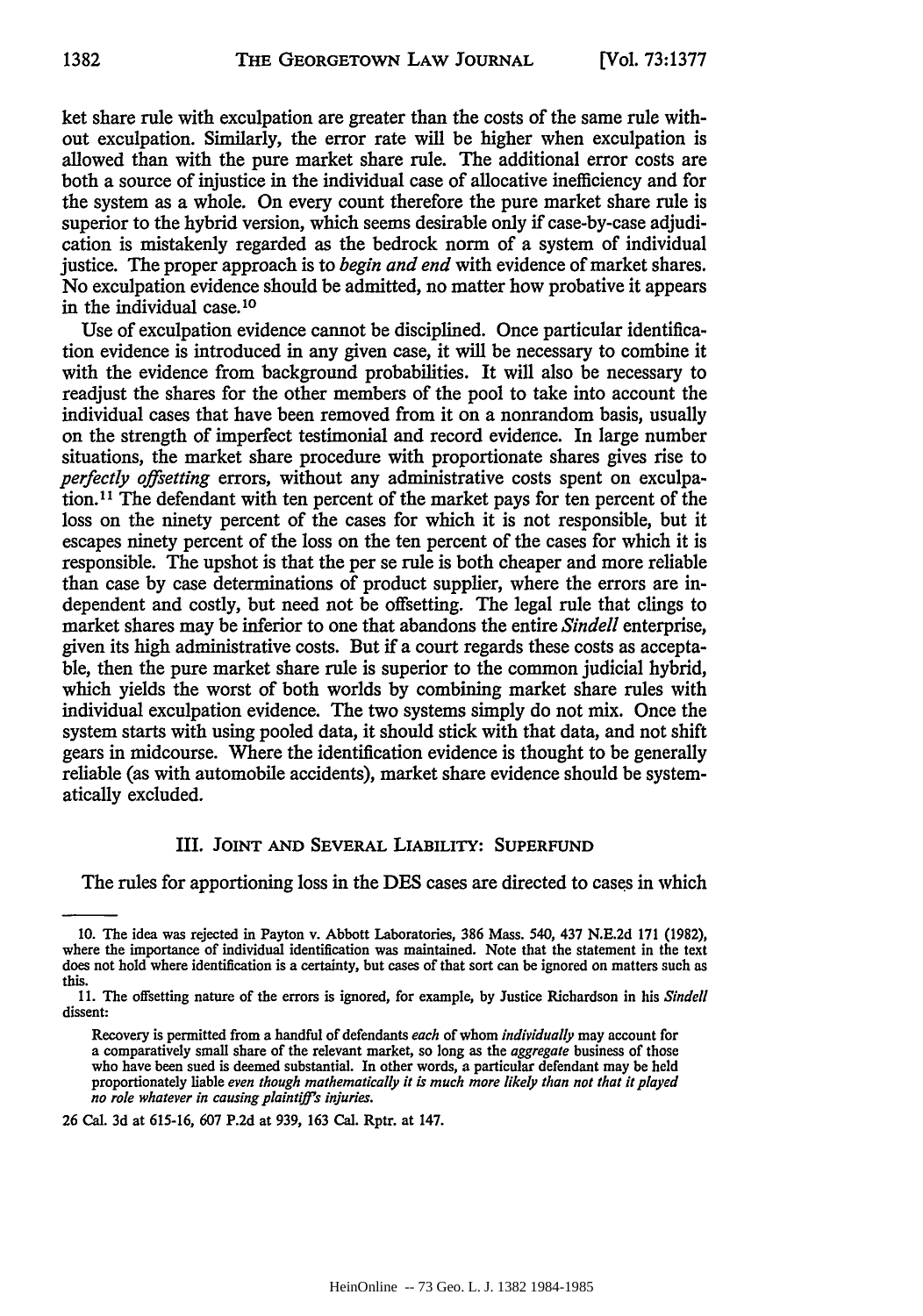it is known that the loss is caused by one (or some) defendants but not by others in the same class. The critical problem of joint causation also arises where it is known that each of several responsible parties has contributed something to the harm in question. One central problem for the legal system is to determine what method of apportionment best controls the administrative, error, and incentive losses in these situations.

The problem has assumed immense practical importance with the growth of major toxic tort litigation under the Superfund legislation. The explanation is not hard to find. The statute defines liability in a way that makes it possible to hold both the original generators of toxic wastes and the operator of dumpsites liable for environmental harms. The question of joint liability necessarily arises when releases from two dumpsites cause a single harm. Although that possibility is certainly a real one, the rule of joint and several liability achieves its special prominence because the liability provisions under Superfumd provide that the separate parties who generate off-site wastes or transport wastes to given dumpsite may be held jointly and severally liable for any release from it, even if all releases take place from a single dumpsite. 12 As every dumpsite involves receipt of toxic wastes from many separate off-site generators, the probability of invoking the principle of joint and several liability approaches one, especially in light of the obvious inability to identify the original generator of any given waste. Yet here the statutory language was drafted in a way that glossed over the question of joint liability of generators, and the courts have filled the gap by holding, here as a matter of federal common law, that the common law rules of joint and several liability should be used to resolve this problem. As Representative Florio, chief sponsor of Superfund in the House, said, "Issues of joint and several liability not resolved by this [legislation] shall be governed by traditional and evolving principles of common law."<sup>13</sup>

The problem here is like that found in the shift from alternative liability to a rule of market shares. The new Superfund cases are far removed from the old and simple common law type situation where *A* creates a dangerous condition that *B* fails to correct.14 Under the common law, a rule of joint and several liability may create a definite risk of excessive liability, but with two defendants the losses will at most be double their appropriate level. Even here the issue is clouded. In the traditional case, the harm was indivisible between the two parties, while the possibility that the other party might have to bear the full loss meant that *ex ante* the anticipated losses were about correct, except where one party bore a high systematic risk of escaping detection or of being insolvent.15

The same basic issues are at stake when the rule is extended to *n* parties, but

<sup>12.</sup> *See* 42 U.S.C. § 9607(a) (1982). The joint and several liability interpretation of this provision has been adopted in many cases. *E.g.,* United States v. Wade, 577 F. Supp. 1326, 1337-39 (E.D. Pa. 1983); United States v. Chem-Dyne Corp., 572 F. Supp. 802, 804-10 (S.D. Ohio 1983).

<sup>13. 126</sup> **CONG.** REc. H31,965 (daily ed. Dec. 3, 1980) (statement of Rep. Florio).

<sup>14.</sup> *See, e.g.,* Gray v. Boston Gas Light Co., 114 Mass. 149 (1873) (contribution when one party creates nuisance that other fails to correct); cf Union Stock Yards Co. v. Chicago, B. & Q. R.R., 196 U.S. 217 (1905) (no contribution when both defendants failed to discover defective brakes because both guilty of like negligence).

<sup>15.</sup> *See generally* Landes & Posner, *Joint and Multiple Tortfeasors: An Economic Analysis,* 9 J. **LEGAL STUD.** 517 (1980) (arguing that traditional common law rules governing joint and multiple tortfeasors, including common law indemnity and no contribution rules, are economically efficient).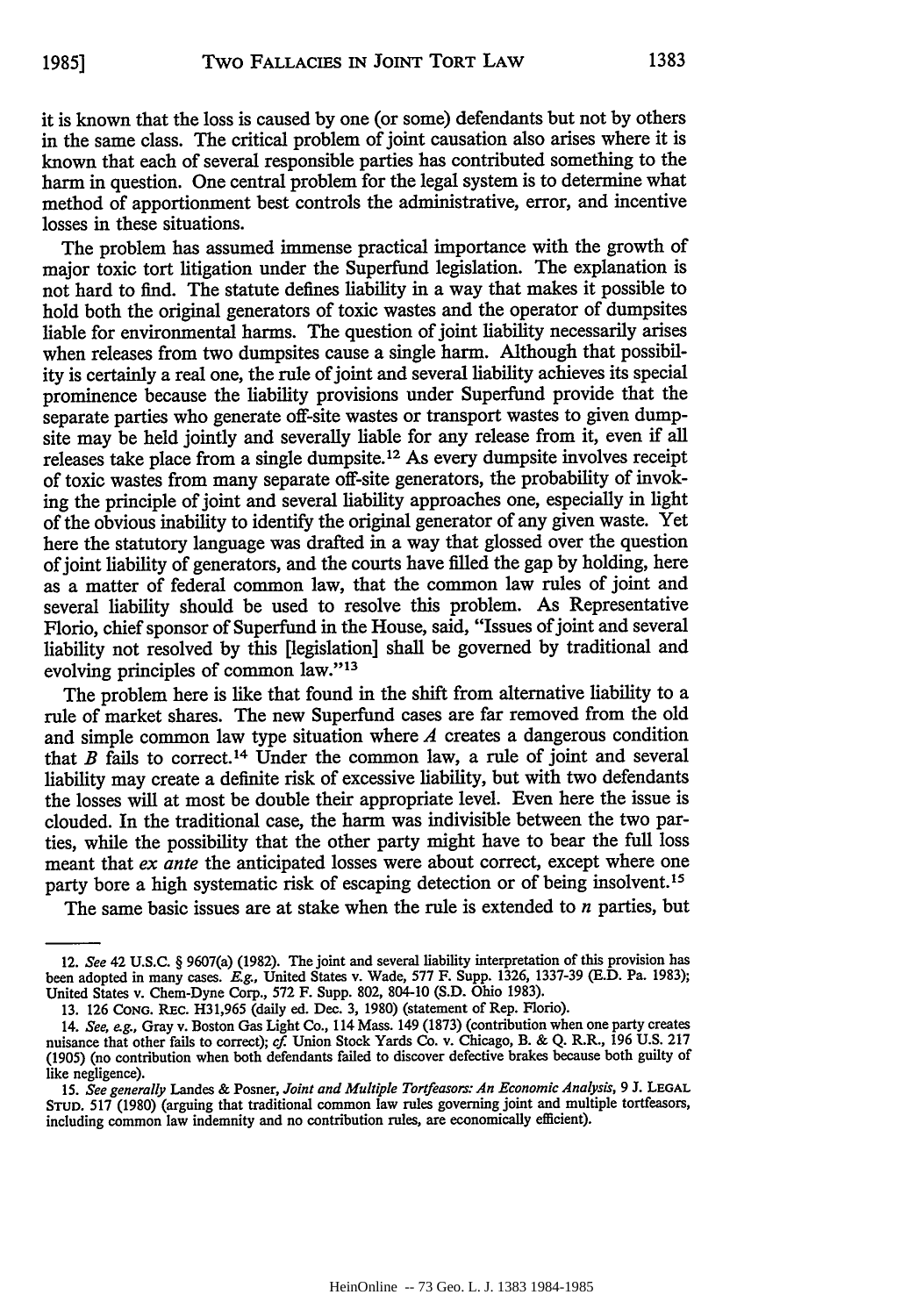now the preservation of the joint and several liability rule brings with it far higher administrative and error costs. The question of systematic bias and insolvency looms larger, for now one firm could be asked to assume the liabilities of dozens of others. If parties are in any degree risk averse, their private losses from the new regime will be greater, as they are required to place bets in which there is a smaller chance that they will be found liable, but a far greater loss should liability be established. In addition, the administrative costs will in all likelihood increase faster than the number of parties. In part, it is only a simple question of the potential number of interactions. With 2 parties, there is only 1 relationship  $(A \text{ to } B)$ , with 3 parties there are 3  $(A \text{ to } B, A \text{ to } C, \text{ and } B \text{ to } C)$ , with 4 parties there are 6 combinations, while with *n* at 20, the number of possible relations is 210. With the increase in the number of parties comes the possible increases in strategic behavior, which in turn is enhanced by the absence of any definite rules for apportioning the responsibility among them.

There is still the question of whether the actions for indemnity and contribution can reduce the risks in question. Yet here the problem of large numbers has an unexpected twist. The position of the government has always been that joint liability is necessary in order to make its litigation worthwhile. If each generator were held only for the fraction of the harm it caused, then the government could never afford to bring suit, because its own expenses would exceed its ultimate recovery, even without regard to the risk of a defendant's judgment. This argument, however, presupposes a perfect correspondence between the government's litigation strategy and the social interest. Yet if the costs of suit are so great, the suit should not be brought, as other methods to control external losses are preferable. It hardly seems sensible to inflate the damages in order to make the lawsuits profitable for the government to bring, if no social good is thereby obtained.

Even if the government has its way on its own rights of action, the problem of how best to handle the contributions of individual firms still remains. The present law is quite unclear, but it seems as though the government position is that it should be allowed to pick and choose the single defendant it wants to answer for the entire loss. The legal question of whether the defendent selected can implead other parties into the main action is not clearly resolved, but even if such impleader is fully allowed, its benefit to the defendant in the original suit will be dubious. The defendant will only act as a third party plaintiff if its costs of suit are less than its anticipated level of recovery. Here the same cost considerations that make government actions unattractive under theories of proration reassert themselves. In a contribution suit, the suing firm can only recover on a pro rata basis; it may be deprived of the benefit of presumptions granted to the government on the causation issue; it may be able to prosecute its action only after the government collects its money. On these very plausible assumptions, its right of contribution or indemnity may not be worth having, for its private costs could well exceed its anticipated recovery. If that is the case, then the original decision by the government to fix initial liability on one defendant becomes de facto the final decision on liability. Again, the transactional costs in mounting an action for contribution and indemnity are very different as we move from a case of two parties to one with 200. The only way to avoid this problem is to allow the firm sued by the government to take advantage of presumptions and rules similar to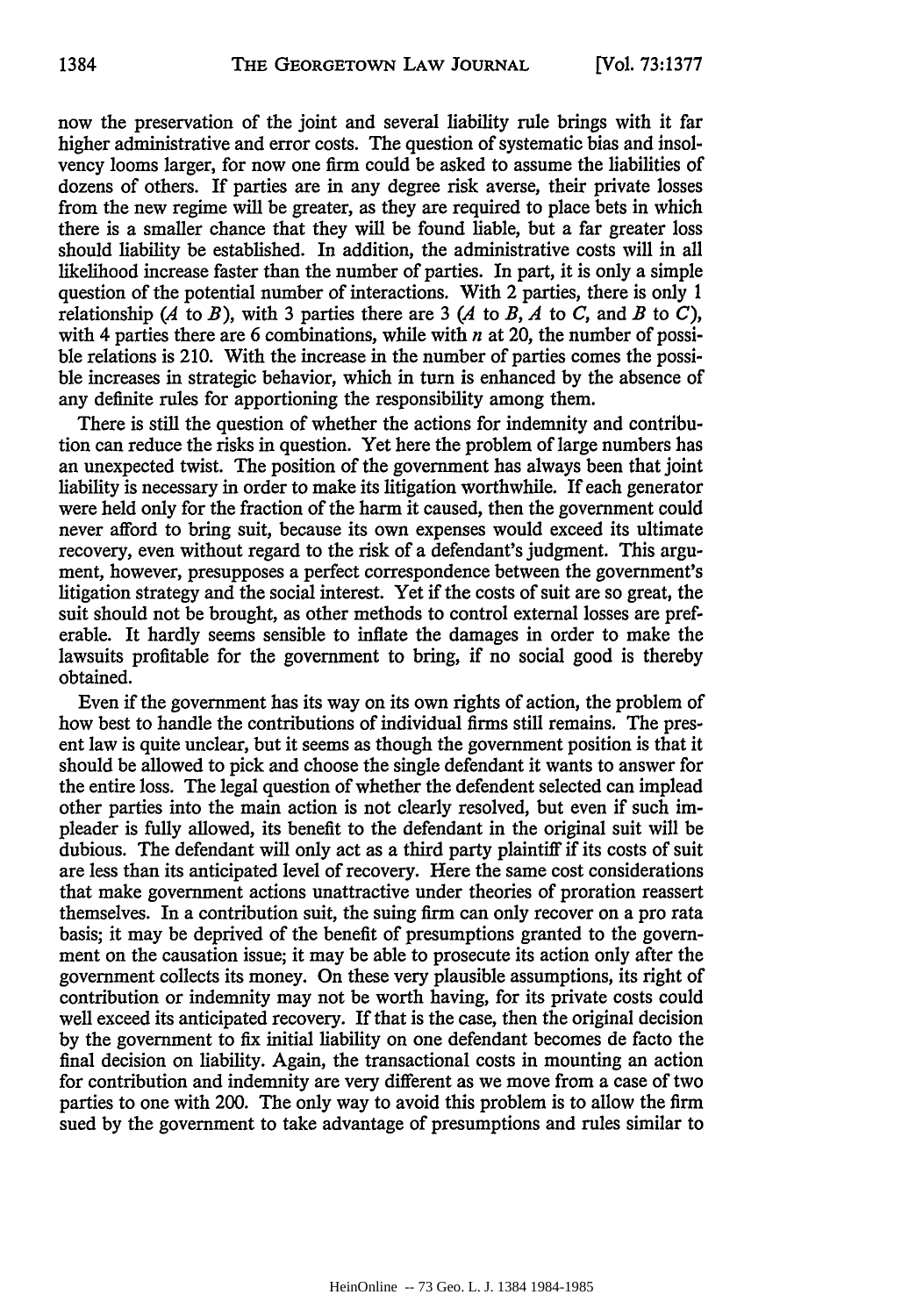The problems with a regime of joint and several liability extend beyond those of administrative costs. There are also perverse incentive effects when joint and several liability is the norm. The issue here is but another version of the common pool problem. Normally the problem applies to assets, to things of value, such as fish or natural resources. But it can apply to joint liabilities as well, for example to debts that are jointly held or incurred. Thus, suppose there is a pollution case in which there are ten parties who have contributed waste to the site. Put aside the formidable administrative complications, and assume, as seems plausible, that each particular defendant knows that for any private expenditure of wealth it makes, the level of pollution it creates, and hence of liability it faces, can be reduced by a certain amount. For ease of exposition we can assume that this relationship between expenditures and pollution is roughly inverse, so that a twofold increase in the level of investment reduces the level of pollution by half, and so on down the line.<sup>16</sup>

Now, where the defendant is the only party responsible for the harm caused by his pollution, each dollar of investment in precaution translates into a corresponding reduction in liability, which he captures for himself. In principle we should expect under the strict liability rule of Superfund that the defendant will choose the level of precautionary investment that approaches the social optimum: the defendant will compare at the margin the costs and benefits of any additional unit of investment in precautions, and will continue to take precautions until they are no longer cost effective. **17** Once the costs of precaution exceed the costs of liability, the defendant will have an incentive to stop taking measures, at a first approximation at the right social position.

This simple relationship is vastly complicated because of the errors in estimation that pervade pollution cases, and the heavy administrative costs involved in setting any liability rule. But even after these are noted, the private party still has the (weaker) incentive to make the right trade off between investment in safety and the costs of accident. The liability system may not function perfectly, but at least it will function better than no system at all.

The picture changes radically with joint and several liability, for now one has to take into account the possibility of game playing by separate defendants. Under the regime of joint and several liability, a defendant who contributes any small fraction to the total social loss can be held to answer in damages for the full loss no matter what the level of precautions taken. To see the contrast, suppose that a defendant is the only firm whose waste causes total losses of \$2000 at the dumpsite. Suppose further that this defendant can, at a cost of \$500, eliminate half his toxic substances, which themselves would cause harm at \$1000. As a single defendant, that firm will normally be expected to undertake

<sup>16.</sup> That is, a relationship of the general form  $p = k/i$ , where p is the level of pollution, k is any constant, and i is the level of investment in pollution control devices. The argument's validity is not tied to the form of this function, but only presupposes some relationship where pollution levels decrease as investment increases.

<sup>17.</sup> *See generally* Brown, *Toward an Economic Theory of Liability,* 2 **J. LEGAL STUD. 323 (1973)** (extensive analysis of economic effects of various tort liability rules).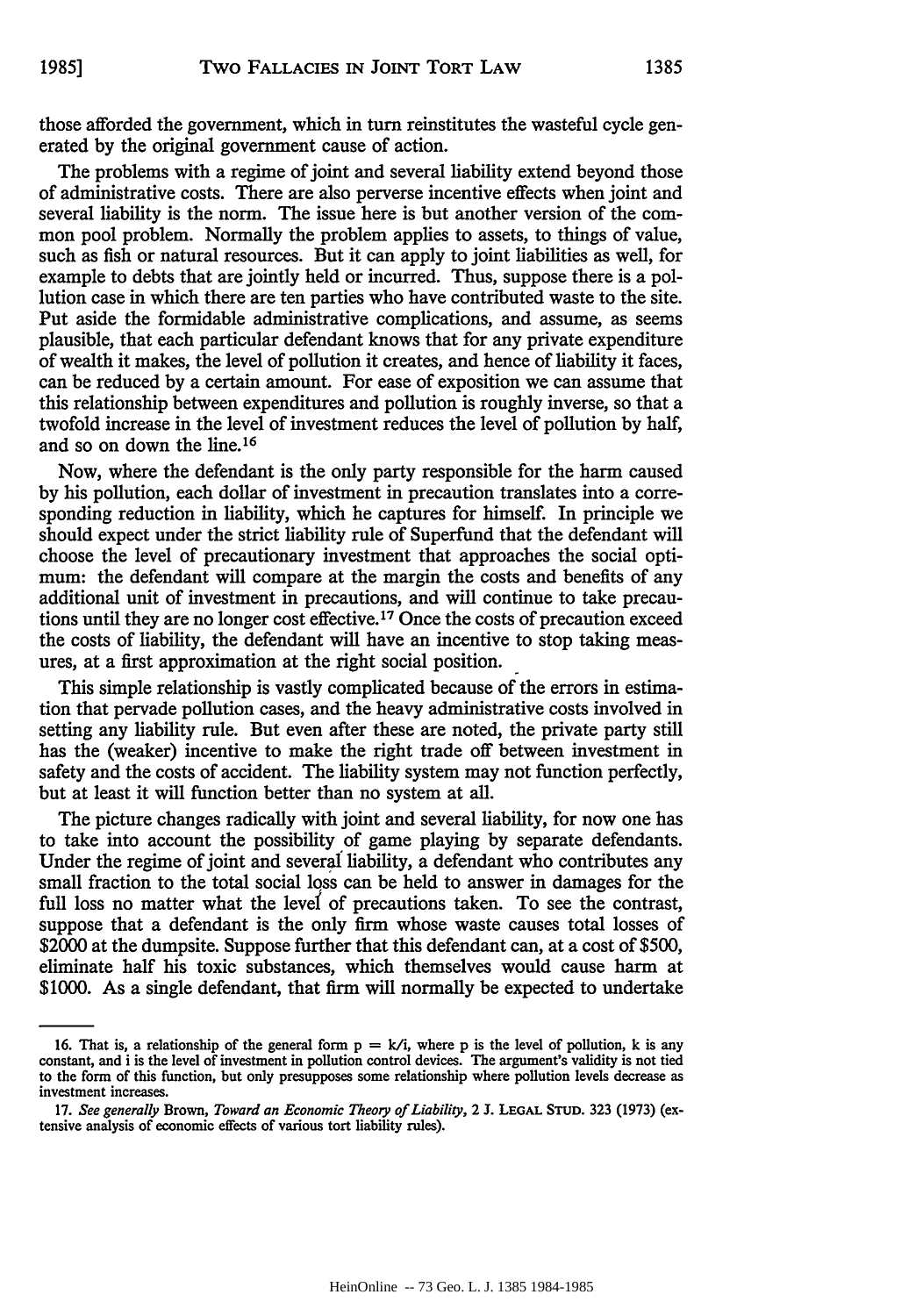the precautions, because the \$500 in safety translates into a \$1000 reduction of liability for a net gain to the firm of \$500.

Now suppose there are ten defendants, of whom each contributes \$2000 to a total loss of \$20,000. If one defendant now spends \$1000 to clean up its own waste, it reduces (if the level of activity by other parties remains constant) the total social loss from \$20,000 to \$19,000. That defendant should therefore be encouraged to undertake the act. Nonetheless, under a rule of joint and several liability, that defendant's anticipated share of the loss is reduced from \$2000 (its one in ten chance of being held for the entire loss) to \$1900, for an anticipated saving of only \$100. At this point, the private gain is far lower than the social gain, so the party has an incentive to forgo the expenditure, ninety percent of which benefits other parties who ship wastes to the dumpsites. Common pool problems arise as much with joint liabilities as with joint assets. The implicit externalities tend to encourage insufficient investment in loss prevention in both cases. Just that problem arises with the liability rules under Superfund.

This argument oversimplies the current legal regime, but no set of complications undoes the collective action problem that lies at the root of the issue. Thus, the firm that can reduce its release of wastes to zero faces no liability. It therefore might appear that the rule of joint and several liability would drive a defendant to the extreme solution. Yet here it is far from clear that one wants a world in which there is zero loss from toxics, given that the marginal costs of prevention needed to obtain that situation are exceedingly high, while the last unit of benefit is apt to be very low. Nor is there any way in which a determined firm could get to that zero level even if it tried, short of not generating or shipping wastes altogether—which would mean the cessation of all manufacturing of such essential products as chemicals and food. Even if the waste material shipped were by some miracle risk-free, a jury could decide that the defendant firm did make some incremental contribution to social loss, so that liability would be imposed. Again it would be liability with a vengeance, for the tiniest level of waste exposes the virtuous defendant to exactly the same legal risks as the slothful defendant whose waste contributions are many times as large. Why then be virtuous? As a matter of first principle, there should be very little difference in the liabilities of the firm that generates the scintilla of waste, and those of the firm that generates no waste at all.

The vice of the current law is that it creates a discontinuity in the anticipated costs facing the firm. Where pollution is zero, liability is zero; but where pollution is infinitesimal, liability is then complete. In such a world, it becomes extremely difficult to choose the right course of private behavior. Why worry about taking precautions if the benefit will go to other users of the waste site? Instead, the optimal strategy, which some firms will follow, is to save by reducing precaution costs. Here the savings that any one firm achieves could be substantial, and the loss that it creates will be borne not by it, but by other firms. The total level of pollution therefore could be expected to *increase* beyond what it would be if each firm were held responsible for its pro rata share of the loss.

On both administrative and incentive grounds, some form of pro rata liability seems as appropriate here as it is with the market share test. The problem still remains as to how this should be done. Unlike the DES situation, the question is very hard because waste is not fungible and there is no obvious surrogate (paral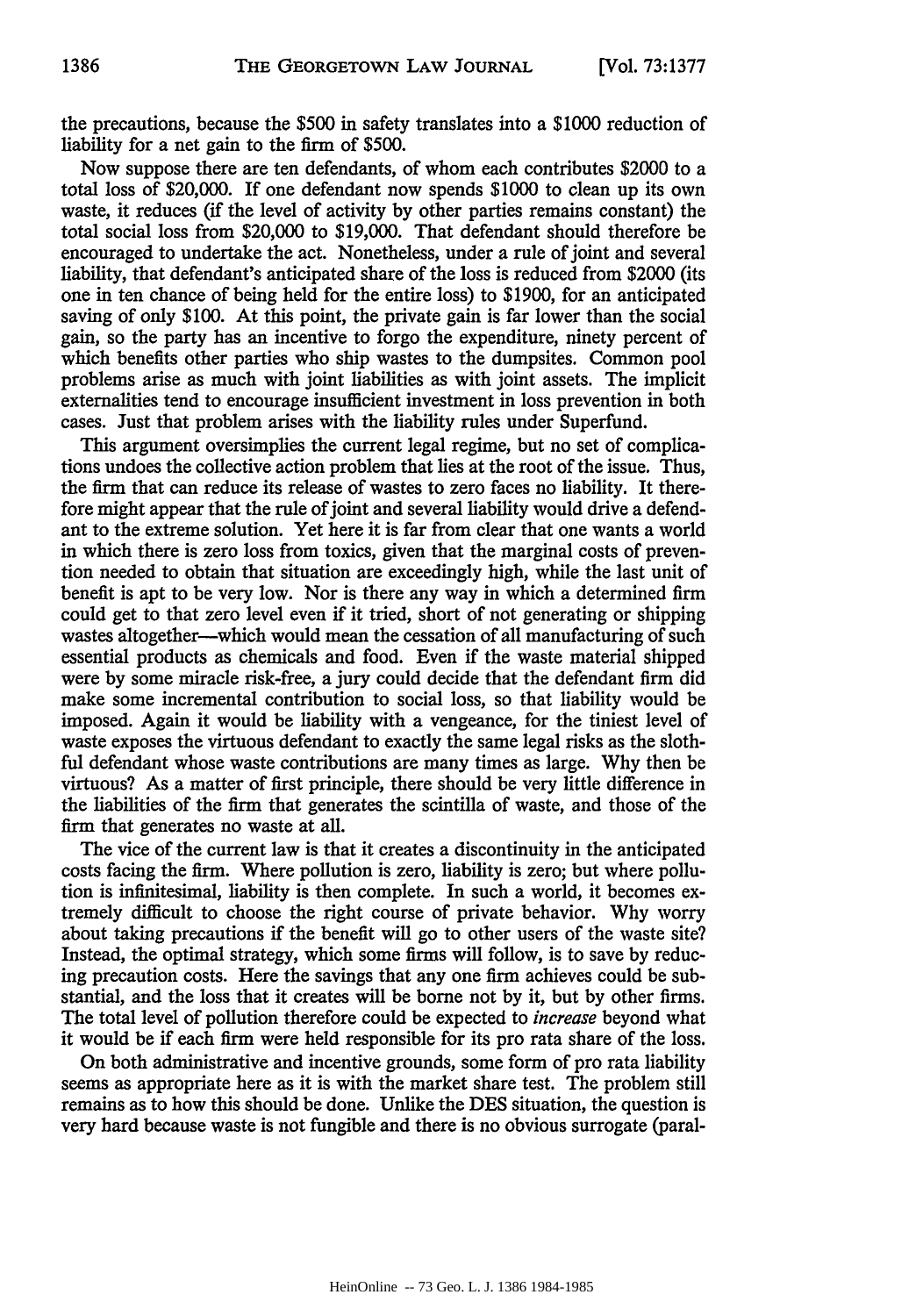lel to market share of DES) for the level of harm caused in the waste that is shipped, stored, and released. One could hold all defendants equally liable for the loss, but that ignores the obvious point that the fractional contributions will differ widely from one another. Simply dividing the total loss by the number of defendants was rejected on just this ground in *Sindell,* and the same conclusion seems to be in order here. But is there any workable alternative? One could adopt a rule that prorated the loss in accordance with the amount of gross waste material shipped into a dumpsite. Yet that rule will not reward generators who have shipped waste with low toxic levels, or those who have taken precautions to see that the waste so shipped will not escape. Since it is doubtful that this test will work, at least some evidence must be taken on the question of what contaminants were shipped to the site and what particular forms of precautions were used to reduce their incidence of escape.

The defenders of the current regime could point to one obvious difficulty with any system of proration: the government will rarely be able to recover in litigation an amount that exceeds the cost of bringing suit. Yet these problems with administration and incentives suggest that the difficulty with the present legislation may be more fundamental than the criticisms thus far made have indicated. I think that one fundamental flaw in the system as it now exists is its decision to extend liability (strict or otherwise) to persons who are not in possession and control of the dumpsite at the time of the release.<sup>18</sup> In essence, the proper solution seems to be to impose the *sole* tort liability upon the party in possession of the wastes at that time. Everyone else in the chain of waste generation should be out of the sytem of primary tort liability. The rules on joint and several liability (which should still be several) should only apply to damage caused by releases from multiple sites. The number of parties to litigation should be reduced dramatically, and each dumpsite in a case will no longer be able to claim that someone else was responsible for the loss in question. This reduction in the number of parties should go a long way towards alleviating the administrative and incentive problems that arise under Superfund. And it should introduce some measure of predictability and stability into the area.

It may be said that there is still the need to control the condition at which waste arrives at the site. So there is, but it could be handled best by private contracts, now mistakenly banned under Superfund,19 between the generator and the site owner. Under this system, all the necessary determinations about what form of waste should be shipped in what kind of container could be resolved by private agreement *before* the occurrence of harm, and not by adjudication after its occurrence.20 The threat of an insistent and well calibrated system of tort liability should, in effect, create the necessary incentives for dumpsite firms to run the right kinds of inspections and controls upon the waste materials received, and a system of mandatory, public bonding, and insurance requirements could be introduced to prevent the risk of insolvency of dumpsite operators which might otherwise impair the operation of the system. The reduction of

**<sup>18.</sup> I** developed this theme at length in Epstein, *The Principles of Environmental Protection: The Case of Superfund,* 2 **CATO J.** 9, 25-29 (1982). Unfortunately, I think that many of the dire predictions I made there have been borne out by recent events.

<sup>19.</sup> *See* 42 U.S.C. § 9607(e)(1) (1982).

<sup>20.</sup> *See* Epstein, *supra* note 18, at 27-28.